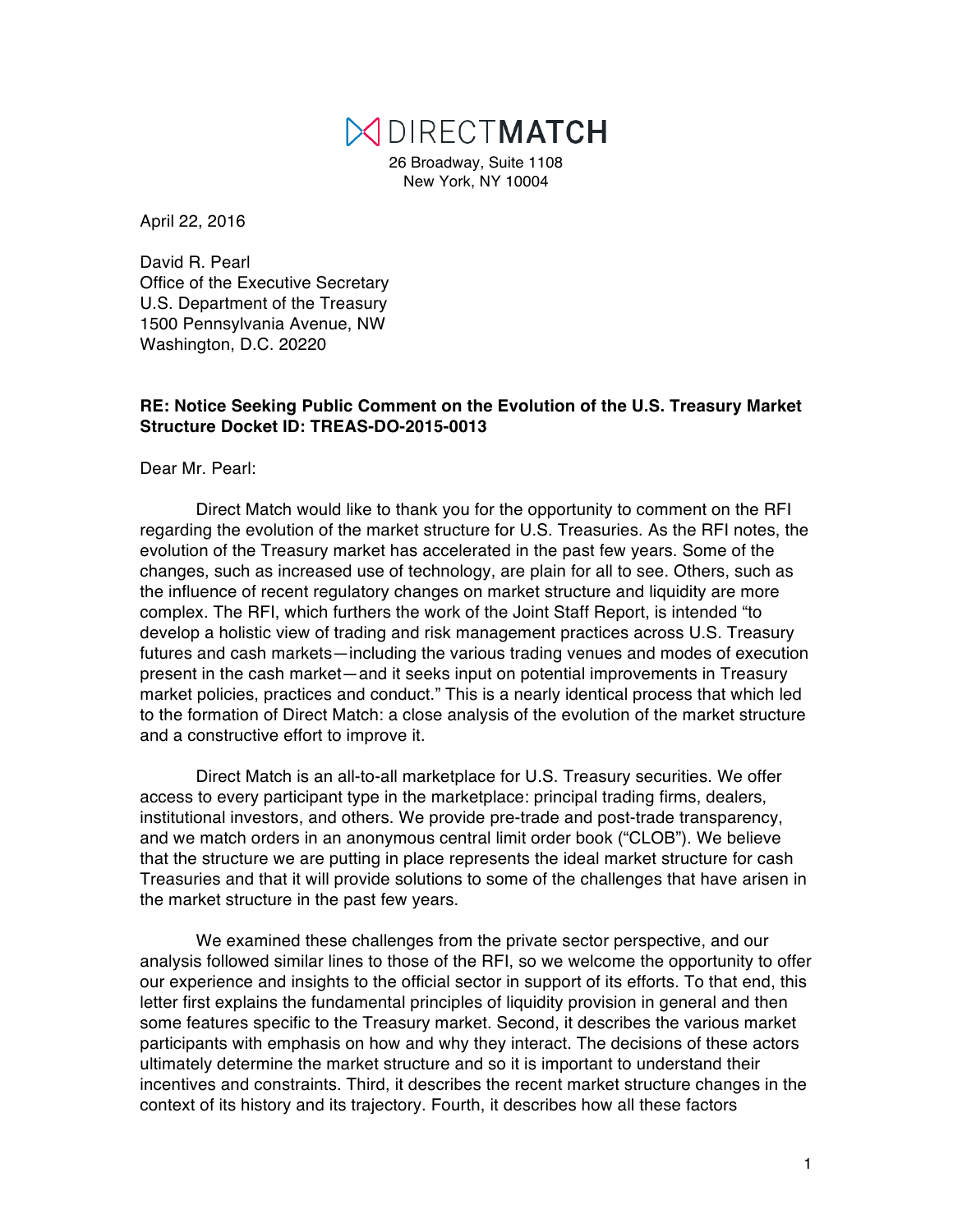contribute to what we believe is the most fundamental issue in the Treasury market today: the extraordinary level of market fragmentation. Fifth, we offer general principles and specific suggestions for improvements that the official sector might make. Finally, we explain how Direct Match is working to achieve the same ends via private sector means.

## I. The Economics of Market Making

## a. In General

Liquidity providers look to maximize their risk-adjusted return on equity. Their revenues are the bid-offer spread they capture, and their costs include their cost of capital and the cost of the risk management strategy employed. From these fundamental principles, a few simple relationships hold. The wider the bid-offer spread, the more capital is drawn in to provide liquidity, which tightens spreads until it is no longer attractive to new capital. If the cost of capital increases, then bid-offer spreads have to widen in order to compensate for the increased cost. The same is true of risk. If the costs of managing risk increase, then the bid-offer spread must widen in order to cover them. Risk comes in two forms. The first is the general level of volatility of the asset. The second is the market impact or "information content" of the order flow*.* Low information content order flow interacts with a quote but leaves the market unchanged; high information content order flow has a high probability of moving the market against the liquidity provider. An ideal market for a liquidity provider is made up entirely of low information content order flow. If the order flow is sufficiently random, the book hedges itself over time accruing minimum risk management cost. As a result, liquidity providers generally seek out low information content order flow and avoid high information content order flow, as this reduces the cost of risk management. These economic relationships ultimately drive the decision making of all liquidity providers in the Treasury market.

Liquidity provision is also highly scalable. Assuming flow is generally random and has low information content, the more flow to which a market maker has access, the more likely the net exposure of the portfolio remains constant as new orders offset old ones before risk positions are built up enough to require the market maker to cross the bid-offer spread itself and hedge. This lowers the cost of risk management, which in turn permits the market maker to tighten its spreads or increase its volume, which in turn makes the market maker more likely to win order flow, thereby perpetuating this cycle (colloquially, "flow begets flow"). Technology also confers economies of scale. Technology that automatically quotes and risk manages positions is expensive to implement and serves as a barrier to new entrants. Once implemented, algorithms outcompete one another and require ever greater expense to remain relevant and thus favor firms with the scale to maintain large technology budgets. Both of these effects are present in the dealer to dealer ("D2D") markets, and the "flow begets flow" model is of particular importance in the dealer to customer ("D2C") market. Both market segments are dominated by a relatively small number of large firms.

## b. Unique Features of the Treasury Market

While the Treasury market exhibits the general economics of liquidity provision described above, it also has several unique features. The first is its general level of price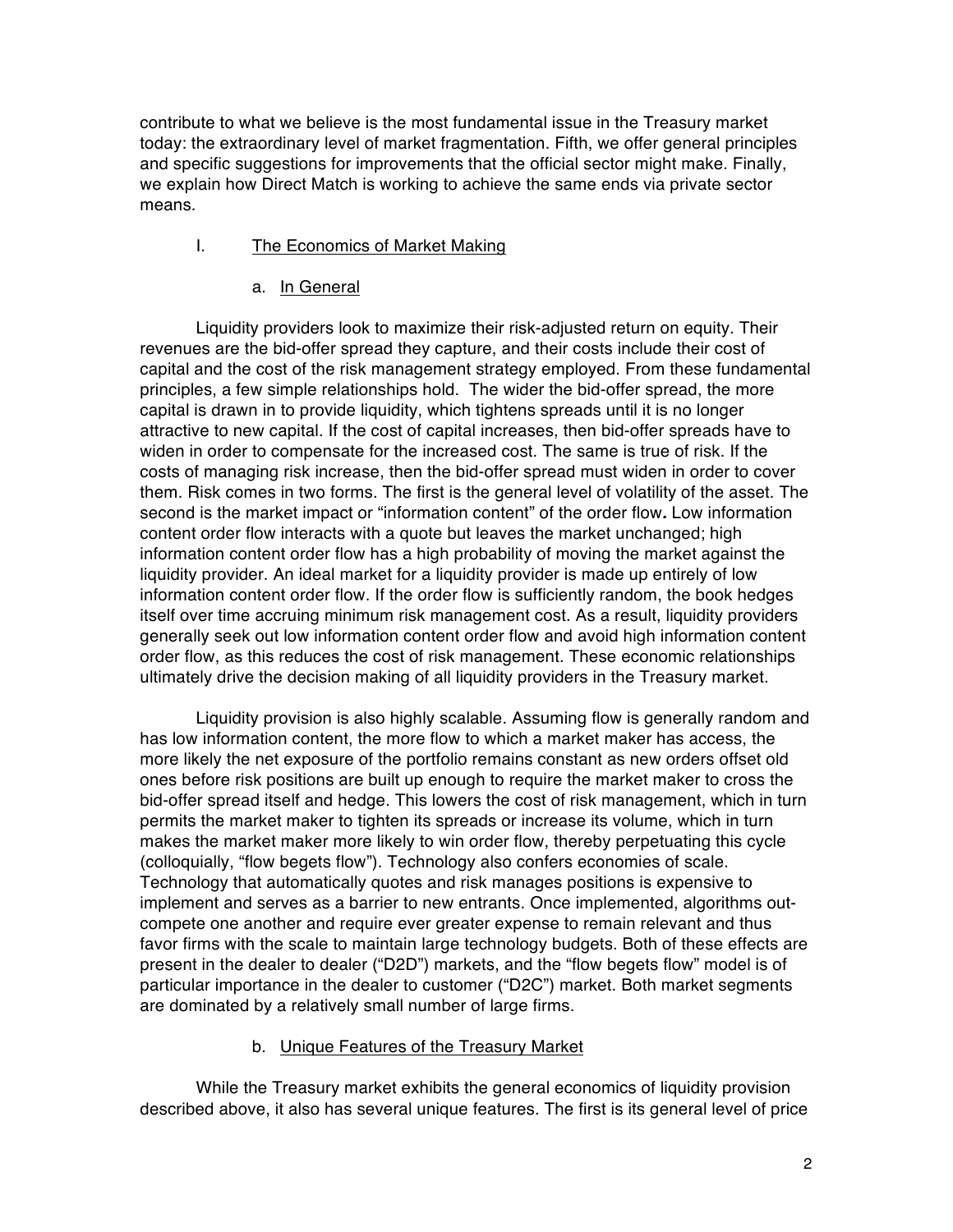opacity. Price discovery for many market participants is a more onerous task than in most other securities markets. In the Treasury market, the more easily a quote is observed, the more difficult it is to trade with it. The most widely disseminated prices are published by dealers. These quotes are indicative only for the purpose of attracting customer interest and are not tradable. The majority of actual transactions between dealers and customers are conducted over the telephone or bi-lateral electronic links on a request-for-quote ("RFQ") basis, meaning that the quotes are tradable on a temporary and conditional basis. There are continuous tradable quotes published on the platforms operated by inter-dealer brokers ("IDBs"), but these platforms are private and generally limit access to dealers and other liquidity providers. The discrepancies between quote dissemination and accessibility mean that there is effectively no market-wide tradable price for any given Treasury security.

Compounding the difference between observable and accessible quotes is that the minimum spread is artificially wide. This has the effect of further obscuring where the true market in fact lies within the minimum increment. Dealer to customer trading often takes place within this increment, providing superficial price improvement. Since the true bid-offer spread itself is within this artificially wide increment, it is not possible for the customers to measure their execution quality against the actual prevailing market. As a result, the Treasury market has two levels of opacity: not all quotes are observable, and an artificially wide minimum increment conceals the true markets within those that are observable.

The market is further obscured by a lack of post-trade transparency. In most securities markets, after a trade has been made, one or both of the counterparties are required to disseminate to the broader market the fact that a trade has occurred. There is no such reporting requirement in Treasuries. Market participants only have knowledge of their own trades, so they have no ability to judge their execution quality relative to transactions elsewhere in the market. Despite being the one of the largest securities markets, due to the lack of a market-wide tradable price, an artificially wide minimum increment, and no post-trade reporting requirement, the Treasury market is also one of the most opaque. $1$ 

The RFI rightly asks whether there is enough data available to the official sector and to the public. The answer to this is unequivocally no, particularly in the case of the public. The first implication is that it is difficult to measure liquidity. Liquidity is best measured by market impact, or the degree to which an order of a given size moves the market. Given how difficult it is to observe the market, it is very hard to assess the market's overall liquidity. It is true that every firm has only its own trading data to use, but a single firm measure is less useful than it would be in other markets because the nature of the liquidity any firm receives is driven by which segments of the market it can access and it does not reflect the market as a whole. The second implication is that establishing what constitutes best execution, and holding counterparties to that standard, is for all practical purposes, impossible.

 $1$  Rick Ketchum in an interview given to Robin Wigglesworth in "Keep and eye on US bond trading, says FINRA's Rick Ketchum," Financial Times, April 13<sup>th</sup>, 2016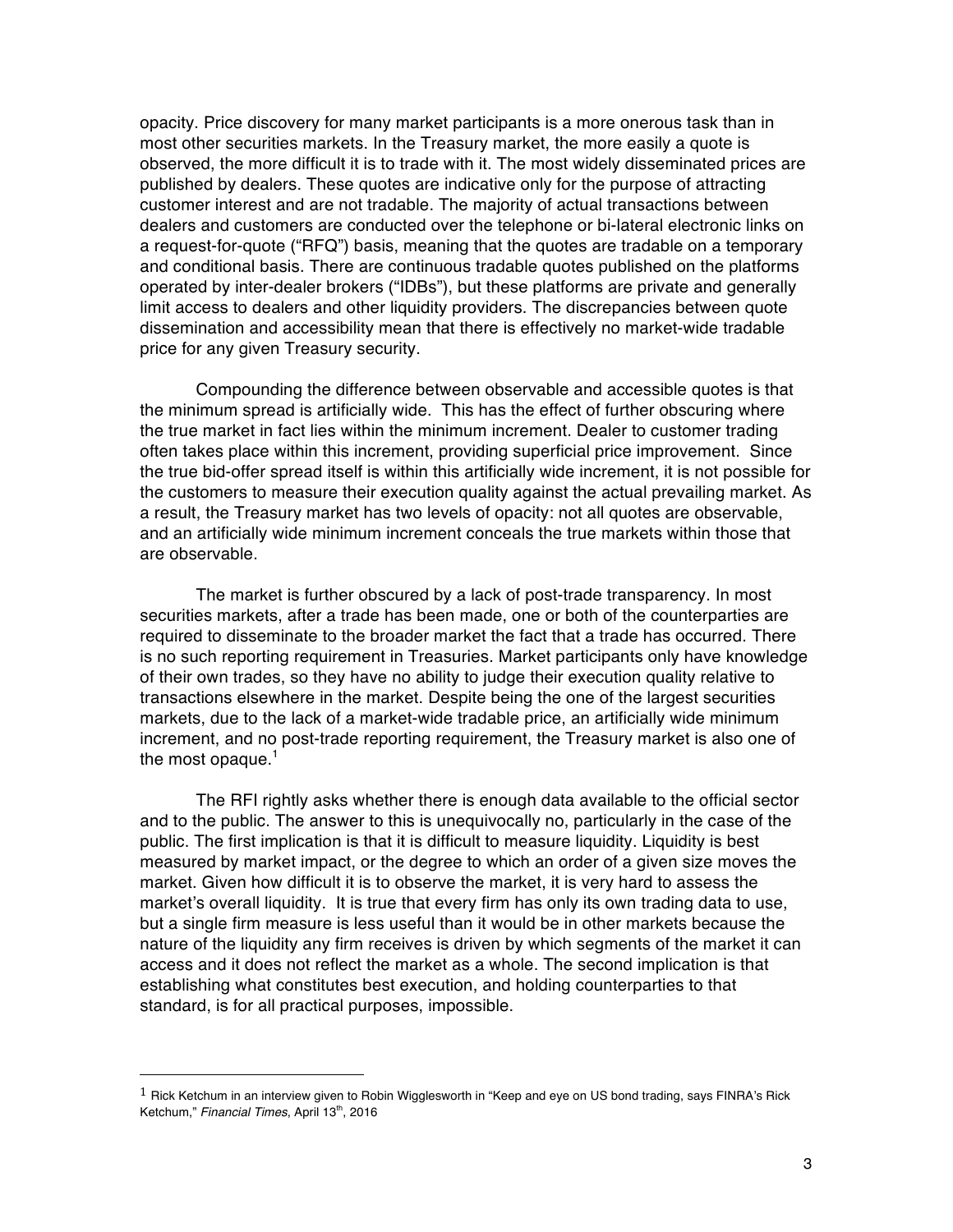In addition to being highly opaque, the regulatory environment of the Treasury market is relatively light. This sets it apart from the rest of the U.S. securities industry. The Securities Act of 1933 designated Treasury securities "exempt" because they are backed by the Federal government and are generally lower risk than other securities. The SEC was empowered to police fraud in the Treasury market, but as the federal government is itself a public entity and the secondary market is composed almost entirely of sophisticated investors, there has been little call for this. The Government Securities Act of 1986 ("GSA") granted rulemaking authority to the Treasury, which has used this power on occasion, often in collaboration with other regulators, but rarely with regard to market practice rules.

Not only is the Treasury market relatively free of official sector regulation, but its self-regulatory regime is also relatively light. The Treasury market is subject to FINRA and has its own self-regulatory organization, the Treasury Market Practices Group (the "TPMG"). However, only a small subset of FINRA rules apply to the Treasury market<sup>2</sup>, and of these only one has to do with market conduct. $3$  Even as FINRA has expanded its rules, it has generally exempted the Treasury market.<sup>4</sup> The closest the Treasury market comes to systematic market practice rules is the TPMG list of "Best Practices." However, these are broad guidelines rather than formal rules and the TMPG has neither surveillance nor enforcement capabilities.

The relative opacity of the Treasury market and its comparatively light regulation are often mutually reinforcing. An important consequence of the light regulatory environment has been that market participants are much freer to craft market structure solutions and to be selective about whom they grant access than they are in more tightly regulated markets. As a result, there are many more trading methodologies in Treasuries than in other securities markets but none of them are universally accessible to all market participants.

### II. The Participants in the Treasury Market and their Incentives

*Department of Treasury.* Reg NMS, the most comprehensive piece of market structure regulation in the United States, lists among its core principles the interests of longer-term investors and listed companies. Specifically, the objective was to minimize transaction costs and, through this, to reduce the costs of capital to the U.S. corporate sector. In precisely this same way, the Department of the Treasury is an indirect participant in the secondary market for Treasuries and is the ultimate beneficiary of improvements in market structure and the ultimate payer of the costs of a sub-optimal structure.

 $2$  FINRA Rule 0150 outlines the rules that apply to Treasury securities. Out of nearly a thousand rules, Treasury transactions are subject to only 39.

<sup>3</sup> This is FINRA Rule 5310 regarding "Best Execution and Interpositioning." Interestingly most of the D2C market is exempt from this rule because quotes are not generally accessible and, given that there is no transaction reporting requirement, interpositioning is undetectable and so that part of the rule is unenforceable.

<sup>4</sup> For example, FINRA Rule 5270, the prohibition on front running block orders. The SEC asked the NASD to consider applying this to Treasuries in 1996. In the submission Joint Study of the Regulatory System for Government Securities in 1998, Congress was assured that the NASD was analyzing whether to apply the rule. In 2012, when 5270 was applied to the entire fixed income market, FINRA again exempted Treasuries.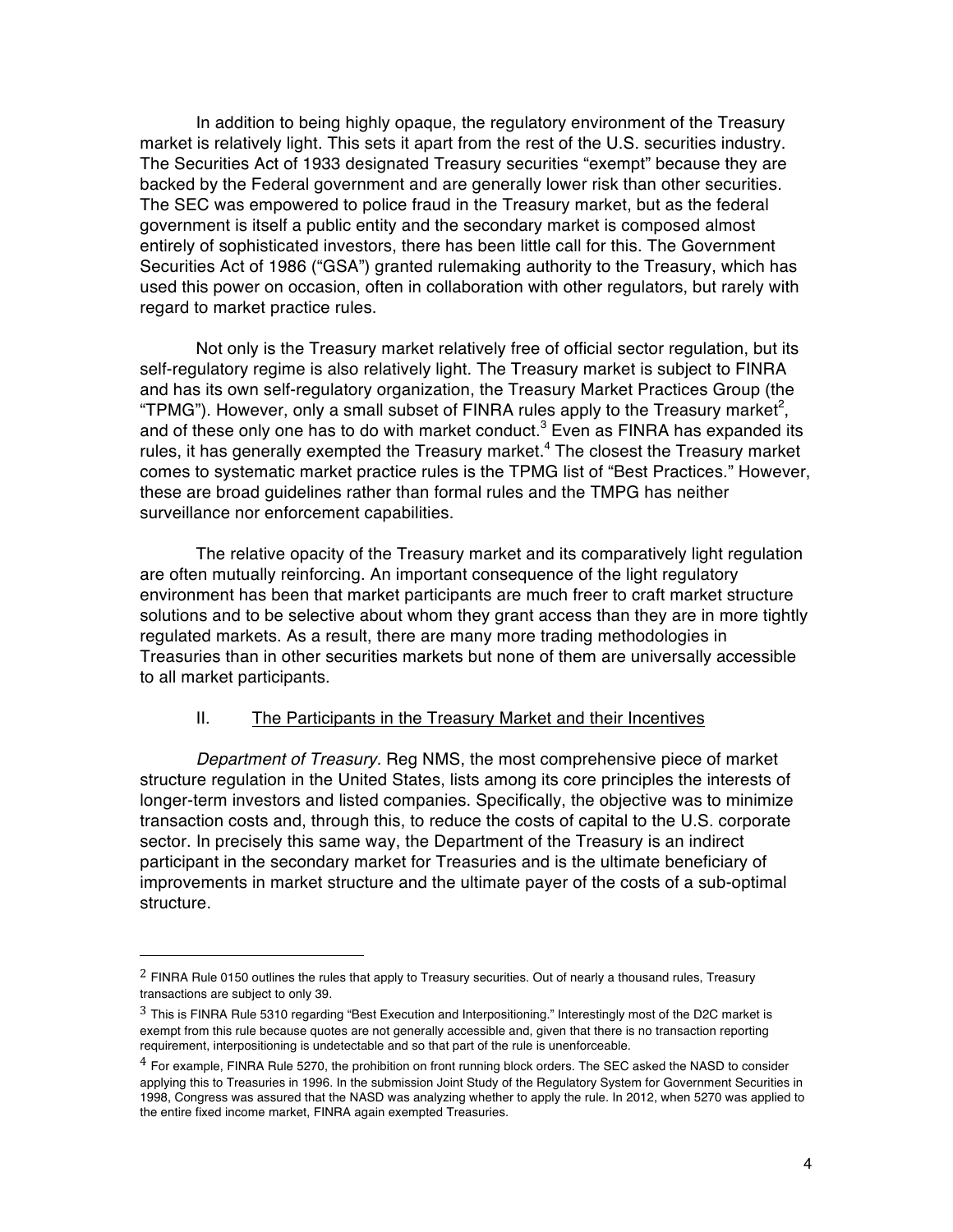*Investors.* Treasury securities are generally considered a riskless asset and are used as a diversification tool by the entire universe of investors. Investors interact with the Treasury market through primary dealers in the D2C market. As mentioned above, the vast majority of dealer to customer trading is done through RFQs over the telephone or electronically. The general opacity of the Treasury market makes it difficult for market participants to ascertain execution quality. As a result, customers seek to build relationships with the dealers that would be costly for the dealers to lose in the event that a breach of best-execution was detected. This incentivizes customers to concentrate their order flow and to trade with dealers with whom their firms have relationships in other asset classes. The opacity, the light touch regulatory environment, and the investor strategy of intensifying their relationships with the dealers to compensate for this, have the effect of reducing their influence over the market structure.

*Dealers.* The dealers owe their primacy in the secondary market to the central role they play in the primary market as the intermediary between the issuer and investors. This arrangement has suited the Treasury for many years and it is likely to remain in place regardless of the evolution of the secondary market. The dealers trade with their clients on a fully disclosed bi-lateral basis and so are able to judge the likely information content of the order flow and price accordingly. In the mirror image of the dilemma facing the clients, opacity also makes it difficult for them to distinguish themselves from their competitors on price and so they too seek to compete on a relationship basis. Dealers compete through offering better customer service, better allocations on the issuance of other securities, access to research and other market knowledge, and favorable financing terms. In aggregate, the shift from price to non-price competition obscures, and thus increases, transaction costs, which costs are ultimately borne by long-term investors and the issuer.

In addition to trading with investors, dealers also trade extensively among themselves in order to manage the risks of their customer-facing business. Inter-dealer trading is done on an anonymous basis via IDB platforms that feature a CLOB with continuous two-sided quotes. When trading amongst themselves, dealers centrally clear at the Fixed Income Clearing Corporation ("FICC") a subsidiary of DTCC. This reduces settlement risk and facilitates anonymous trading. The D2D market allows dealers to preserve their bi-lateral relationships without necessarily committing risk capital by sourcing liquidity from another dealer or liquidity provider. It is difficult for a client to discern whether their dealer is in fact committing risk capital to them. The trade will clear bi-laterally with the dealer, but the risk may have been instantaneously hedged in the D2D market.

*Proprietary Trading Firms.* PTFs have become a major force in the Treasury market by developing technologically-advanced methods of price quoting and risk management that make extremely efficient use of relatively small balance sheets. Their business model deploys their balance sheets over and over again during the course of a day and at the end retains no net position. In this way they use the technological capacity to trade and risk manage large transaction volumes intra-day as a form of leverage, because the amount of capital deployed capturing bid-offer spreads is much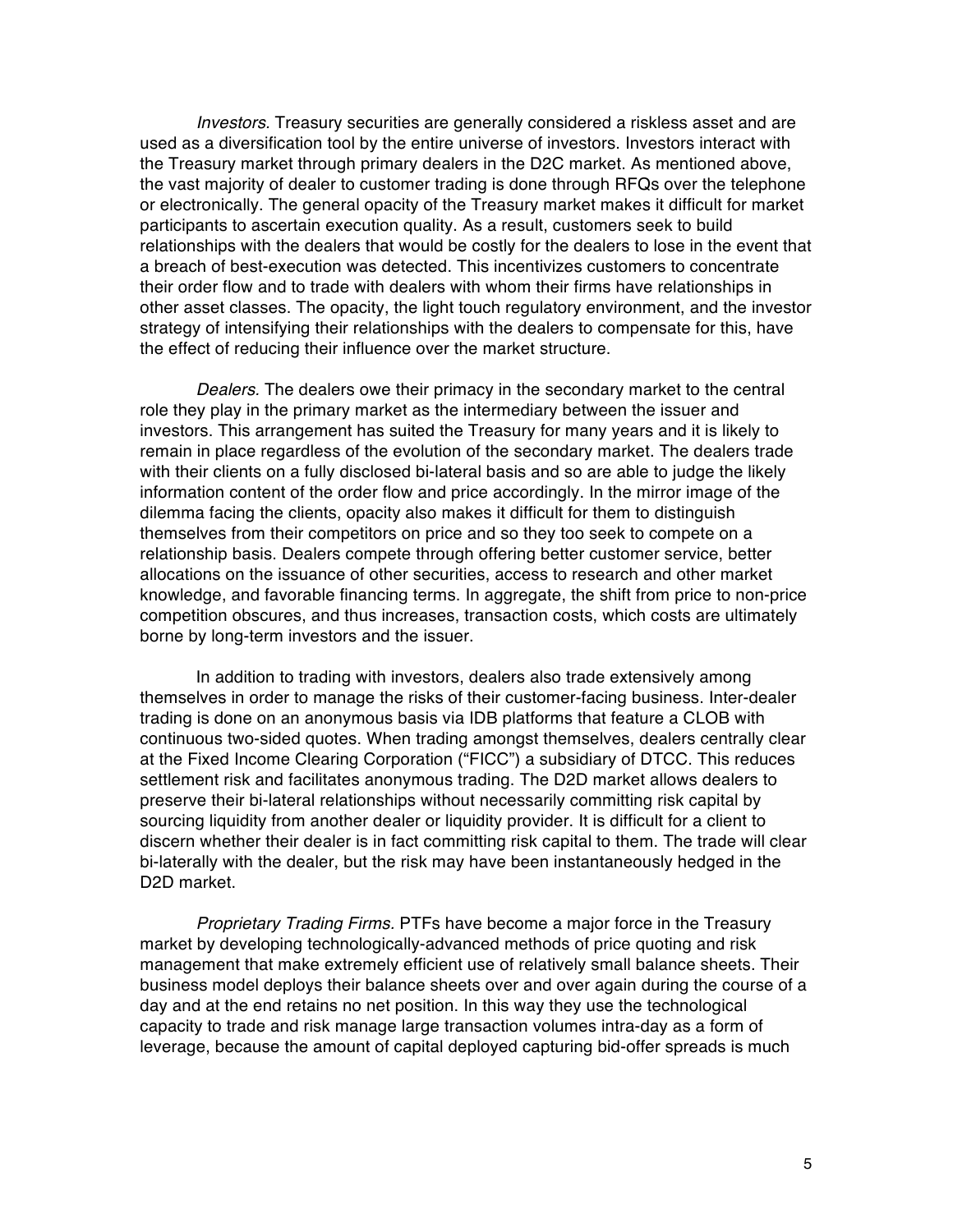greater than the capital of the firm<sup>5</sup>. This leverage is unique in that it has a minimal cost, as there is no overnight borrowing. The costs are the greater technology investment necessary but, as mentioned, this scales extremely well. Additionally, since the positions are small and turned over frequently, they do not pose a systemic risk in the way that a traditionally levered firm would.

PTF strategies rely on continuous price data to automatically generate quotes and to manage the risk of the resulting trades. Moreover, though they typically provide liquidity, PTFs occasionally need to be price-takers in order to hedge. As a result, they require products with a critical mass of existing order flow trading on platforms that allow equal access to all market participants. PTF strategies have very thin margins on extremely large volumes and are thus very sensitive to transaction costs and the level of information content in the order flow. Given the nature of the PTF business model, they have come to dominate two nexuses of the US Treasury market: the IDB platforms and the futures markets.

The futures markets also lend themselves to the PTF model. The futures market structure is an anonymous CLOB with central clearing through the CME which guarantees both settlement and the performance of the futures contract. In the futures market, the same general economics of liquidity provision apply, but unlike cash Treasuries, the market has both pre-trade and post-trade transparency. The futures market is also regulated by the CFTC with the same rules that apply throughout the futures industry. The scale of the futures market is much larger relative to the cash market in Treasuries than it is in either equities or foreign exchange. Indeed, many cash market participants prefer using futures as a substitute for cash and this may be an indication of the health of the cash market. $6$ 

#### III. The Treasury Market Structure

 

a. The Treasury Market Structure to Date

As noted above, investors face dealers on a fully-disclosed, bi-lateral basis. Indicative prices are published, but pricing for actual transactions is on an RFQ basis. Opacity and a large minimum price increment diminish price competition and shift competition for client flow from price to relationships. Sophisticated clients have access to the Treasury futures markets where liquidity provision is largely done by PTFs. Dealers themselves also used the futures markets to hedge. More commonly, they trade amongst themselves anonymously through IDBs in order to hedge flow they do not want or to rebalance their books.

Beginning in 1999, the IDB market shifted from voice broking to electronic platforms. Along with this change came a shift from an RFQ to fixed-quote system,

 $5$  For example, suppose a dealer buys \$50 million worth of Treasuries and holds them for three days. That represents \$50 million of capital deployed capturing bid-offer and the cost to the dealer is \$50 million over those three days. A PTF that trades \$50 million 10 times a day has deployed the equivalent of \$500 million in the service of tightening bid offer spread but paid nothing overnight for the cost of that capital.

<sup>6</sup> Alexandra Scaggs, "Treasury Market's Fastest Traders Don't Like Trading Treasuries" *Bloomberg Markets*, April 17, 2016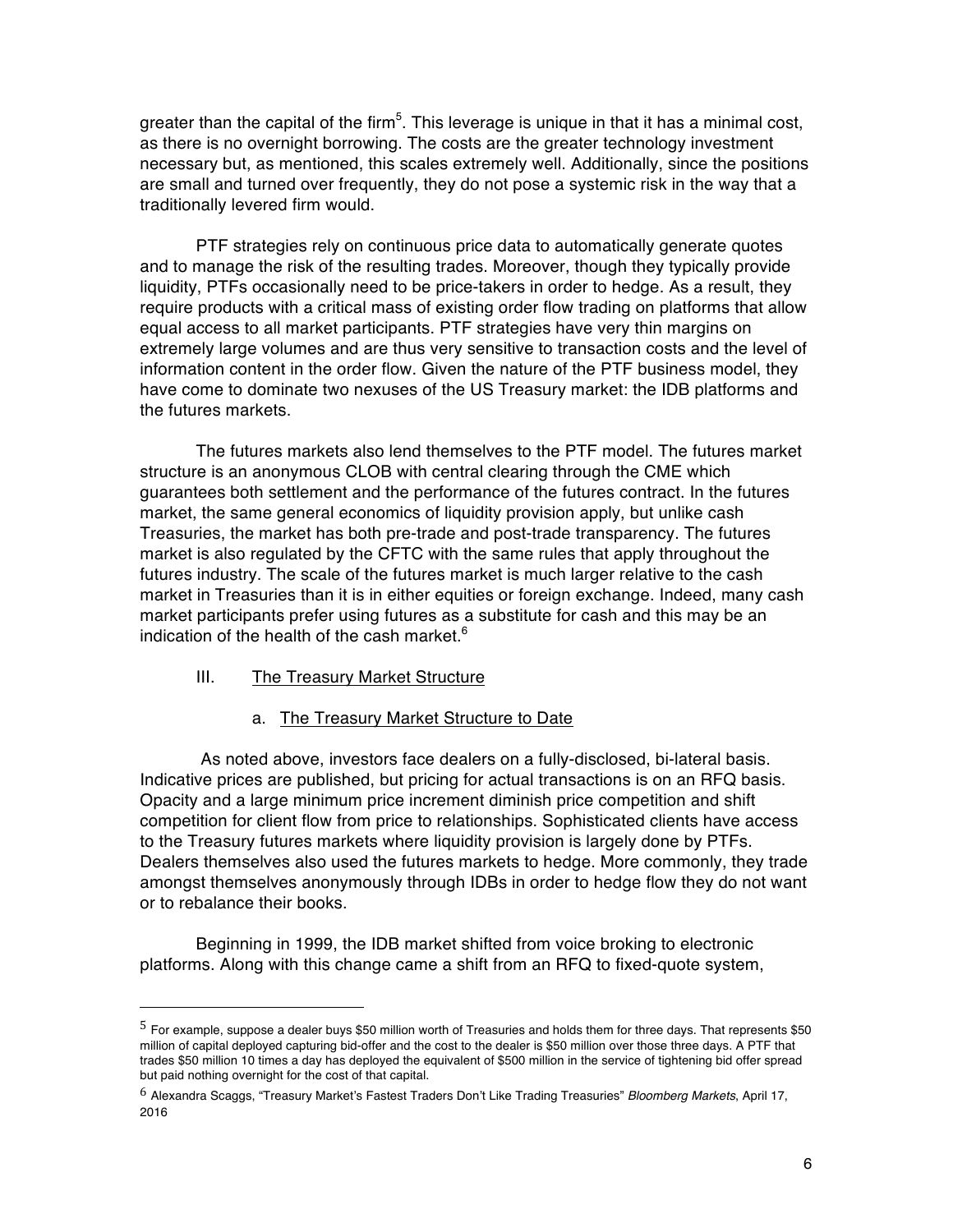which better enabled dealers to facilitate their customer facing activities. In 2003, these electronic platforms granted access to PTFs, who began to provide liquidity to the D2D market and reduced arbitrage opportunities between the cash and futures markets. Overall, however, this structure remained similar to how the market operated prior to electronic IDB platforms. Investors held the bulk of the securities, and dealers held relatively large inventories and occasionally managed their risks among themselves by trading in the IDB market or in the futures market.

In the past few years, however, the market structure has shifted dramatically. The primary cause for this has been the regulatory reform of the financial system in the wake of the financial crisis. The objective of those reforms was to reduce leverage in the banking system for the purpose of reducing systemic risk. The reforms have been highly successful, but have had second order consequences. By reducing the debt to equity ratio system-wide, they increased pressure on returns on equity throughout the financial services industry. Banks, in order to preserve returns on equity, direct their balance sheets to the most profitable activities and, as a result, the amount of capital allocated to Treasury market making has declined substantially.<sup>7</sup>

The reduction of dealer balance sheets allocated to Treasury market making has decreased dealers' ability to facilitate customer order flow, as well as their ability to provide liquidity amongst themselves in the IDB market. This led to an excess of demand for, and a dearth of supply of, liquidity in the IDB market, which drew in new capital in the form of PTFs. The scope of this change cannot be overstated: in 2008, PTFs were 25% of the IDB market. By 2015, their market share has leapt to 60%. $^8$ Today dealers source liquidity "wholesale" from PTFs on quote-driven, anonymous IDB platforms and then pass it on "at retail" to their customers on a bi-lateral RFQ basis. This is a profound change in the way in which capital is allocated and liquidity is provided in the secondary market for Treasury securities. Had the increased bid-offer spreads drawn in non-bank capital that was nonetheless sourced in a traditional overnight way, the spreads would have substantially widened. It is the capital efficiency of the PTF firms that has been decisive in offsetting the reduction of dealer balance sheets.

To better conceptualize how the market functions today, it is useful to think of the end investors as a monolith that owns all the Treasury securities in sub-accounts and is perpetually re-allocating them among those sub-accounts, but can never move securities directly between them. In the old regime, when dealers held large inventories, investors would rent space on dealer balance sheets to temporarily warehouse securities as they re-ordered them among these accounts. In the current regime, with much smaller dealer balance sheets, PTFs perform a daily resorting of securities in these accounts, mediated by the bi-lateral relationships of dealers with their clients. That is, at the beginning and end of the day, most of the assets remain on the balance sheets of the end investors; some residual (which is much smaller today than a few years ago) is retained temporarily on the balance sheets of dealers; and the sorting process largely takes place using the intra-day liquidity provided by PTFs on the IDB platforms.

<sup>7&</sup>lt;br>TABB Group Report analysis of the balance sheet capacity for the top 10 dealers. down 48% since 2007 for U.S. Treasury securities 1/19/16

<sup>8</sup> TABB Group Report cited by Alexandra Scaggs "Treasuries Wilder Than Ever as Ultra Fast Bond Traders Rise Up" *Bloomberg* 10/12/15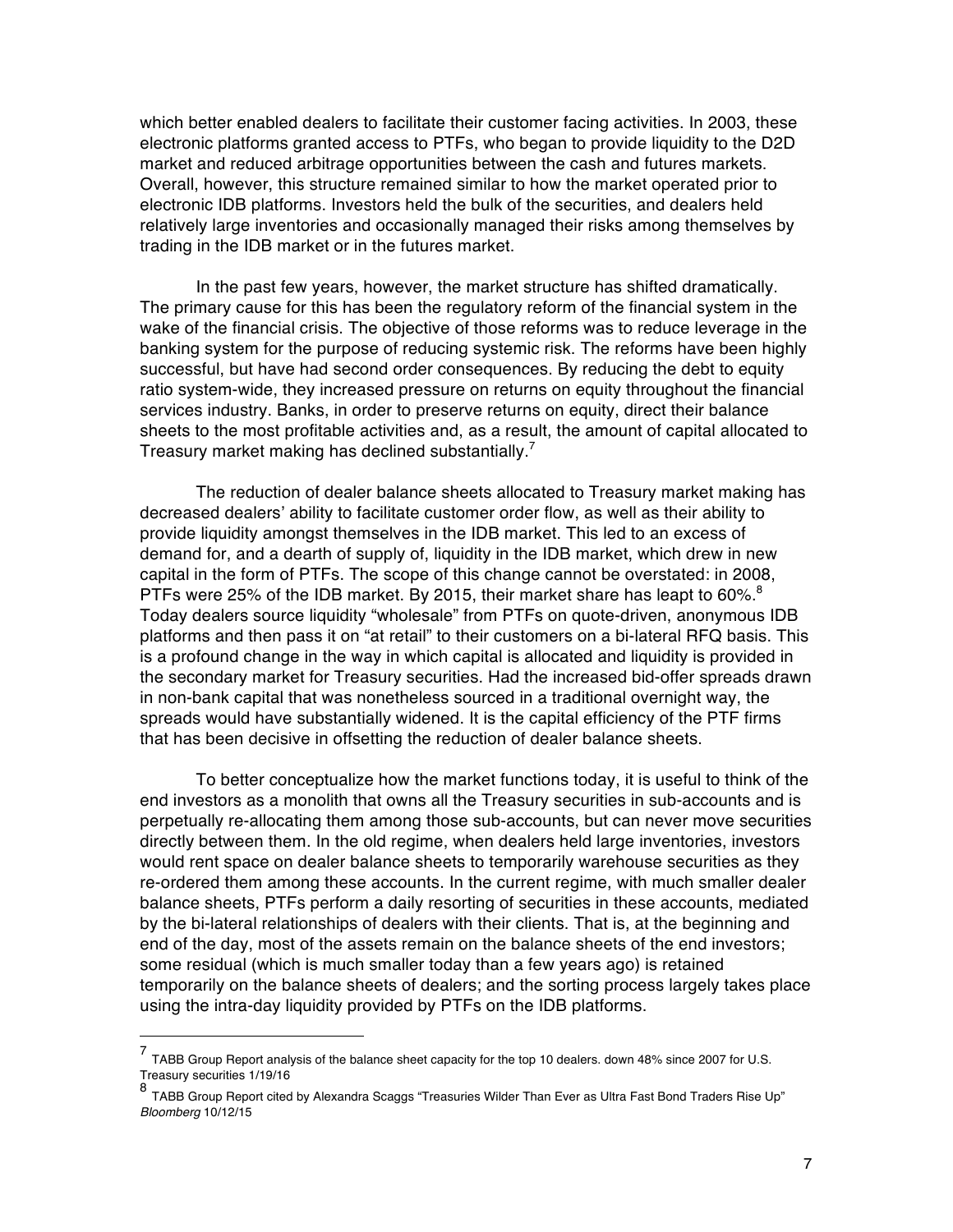This transition from a market structure in which dealers sourced liquidity from other dealers with similar economics and capital constraints to one where they source it from PTFs, whose economics and capital constraints are radically different, has been largely opaque to end investors. They continue to trade with their dealers as they always have. However, now that so much of the liquidity being provided to the end customers is now being provided indirectly by PTFs, changes to the economics of the PTF business model will be transmitted through the dealer relationships to the end investors. As a result, market structure and regulatory changes that have the effect of reducing the viability of the PTF business model will result in increased transaction costs for end customers and ultimately in higher funding costs for the issuer.

#### b. Market Structure Trajectory

The market structure has continued to shift even as the pace of regulatory changes has slowed. Dealers who have technological capacity similar to PTFs have created internalization engines to facilitate their client facing businesses. Dealers direct low information content flow to their internalization engines, and hedge the rest via the IDB platforms. As a consequence, the information content of the order flow on IDB platforms has increased, raising the associated hedging costs. This has driven the PTFs to respond. Just as dealers have sought to copy the PTFs balance-sheet-light trading strategies, so the PTFs are now seeking to copy dealers' relationship-based trading strategies and have begun streaming quotes bilaterally to select dealers and investors. For example, according to a recent press release by KCG, Treasury volumes on their bilateral venue, Acknowledge FI, have more than doubled year over year.<sup>9</sup> There is even a vendor that constructs bi-lateral links for Treasury trading between any two counterparties.

Today, dealer internalization engines and PTF bi-lateral streaming businesses are each seeking to link directly to low information content order flow. As the trend proceeds, the information content of the order flow that makes it to the centralized platforms will continue to increase, reducing the profitability of liquidity providers who will increasingly rely on establishing bi-lateral links. This will degrade the quality of the liquidity provision to the IDB platforms and reduce their ability to perform a price discovery function. The cash Treasury market, already opaque and with little interaction between orders, is in danger of losing the one market segment where price discovery occurs through competitive quoting.<sup>10</sup>

#### IV. The Central Problem of Treasury Market Structure: Fragmentation

The market structure for Treasury securities today is highly fragmented, and is accelerating toward ever-greater fragmentation. The RFI draws a distinction between the D2C and D2D markets, but this is only a single division among the many that

<sup>9</sup> KCG Q1 <sup>2016</sup> earnings press release 4/21/16

 $10$  This should be of particular concern for the official sector with regard to data access. Virtually all the official and academic research on Treasury market liquidity draws on price and trade data from the IDB platforms. Reduction of their role in price discovery would greatly weaken the official sectors ability to monitor the market in the absence of a wider monitoring regime.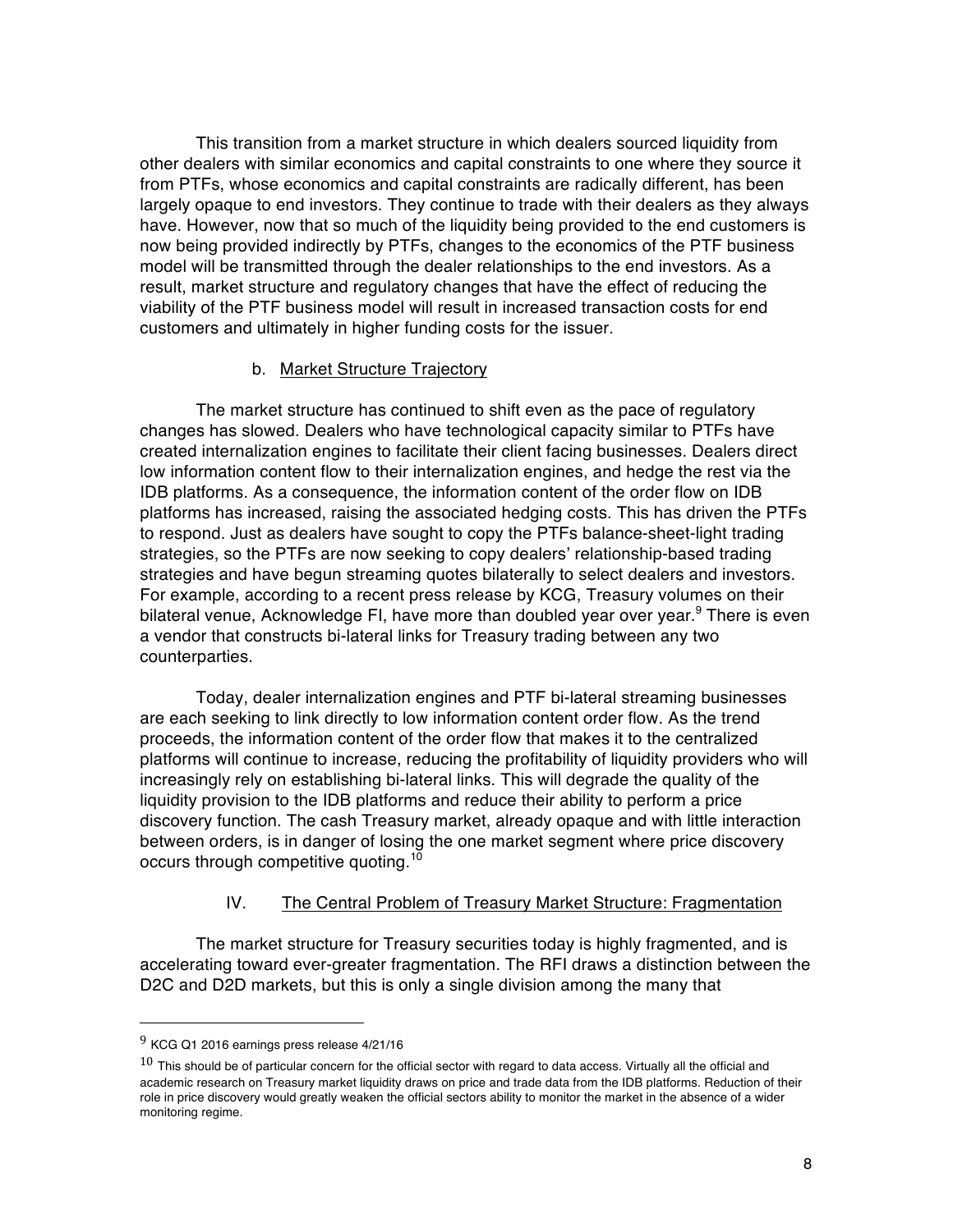characterize the Treasury market. The market is fragmented first by methodology and venue and further by participant type since most participants have access to only a subset of the available venues and methodologies. In effect, the market has multiple fault lines: D2C vs. D2D, bi-lateral vs. multi-lateral, relationship competition vs. price competition, quote driven vs. RFQ, disclosed vs. anonymous, and centrally cleared vs. bi-laterally cleared. Many of these overlap, and in parallel to them all is the futures market. The result is that for any Treasury security, there is no single market clearing price, and execution quality is driven by which fragments of the market structure a participant can access rather than by robust price competition. Moreover, market forces are pushing what historically have been the more centralized parts of the Treasury market into a network of interlocking bi-lateral relationships.

This fragmentation has important consequences. First, the level of friction in the market as a whole is much larger than in other securities markets. Suppose supply or demand shifted substantially in Treasuries, such that the market-clearing price had to move across the entire complex. This shift would have to work through many submarkets, and at each crossing some friction costs are collected by firms who link the two segments. Just as arbitrageurs extract profits between cash and futures, they also extract them between the quote-driven and RFQ segments, between the bi-lateral and the multi-lateral channels, and between the relationship-driven and price-driven segments. Today there are substantial costs built into the system because of the wide variety of segments into which the market is divided. These costs are borne by the investors and ultimately by the issuer.

The second consequence is that the root causes of market disruptions such as those that occurred on October 15, 2014 are extremely difficult to discern. To this day, there is a dispute over whether the issue originated in cash or futures.<sup>11</sup> If in cash, was the source a bi-lateral link to a dealer who then broke it up and transmitted it to the IDB platforms where the PTFs then transmitted it incrementally to the futures market? As market fragmentation proceeds, potential points of origin for similar disruptions multiply. The questions the RFI seeks to answer about the evolution of market structure, the methods of risk management, and access to data for the official sector and the public all have their origins in the extensive and accelerating fragmentation of the Treasury market structure.

## V. Recommendations for Addressing Market Fragmentation

a. Building a Conceptual Framework

 

The most effective way to respond to the RFI is to address the underlying problem of fragmentation. In our view, the official sector should focus on promoting the convergence of the various market segments by making it easier for investors to compare and access the disparate market segments. It should aim to create a structure in which trading methodologies and venues compete with one another intensely but on a level playing field and do so without reducing the competition among orders. At Direct Match, we have been considering these problems long before the RFI was published,

<sup>11</sup> Joshua Younger and Jay Barry, "Anatomy of a Flash Rally," JP Morgan NA Fixed Income Strategy, February 22<sup>nd</sup>, 2016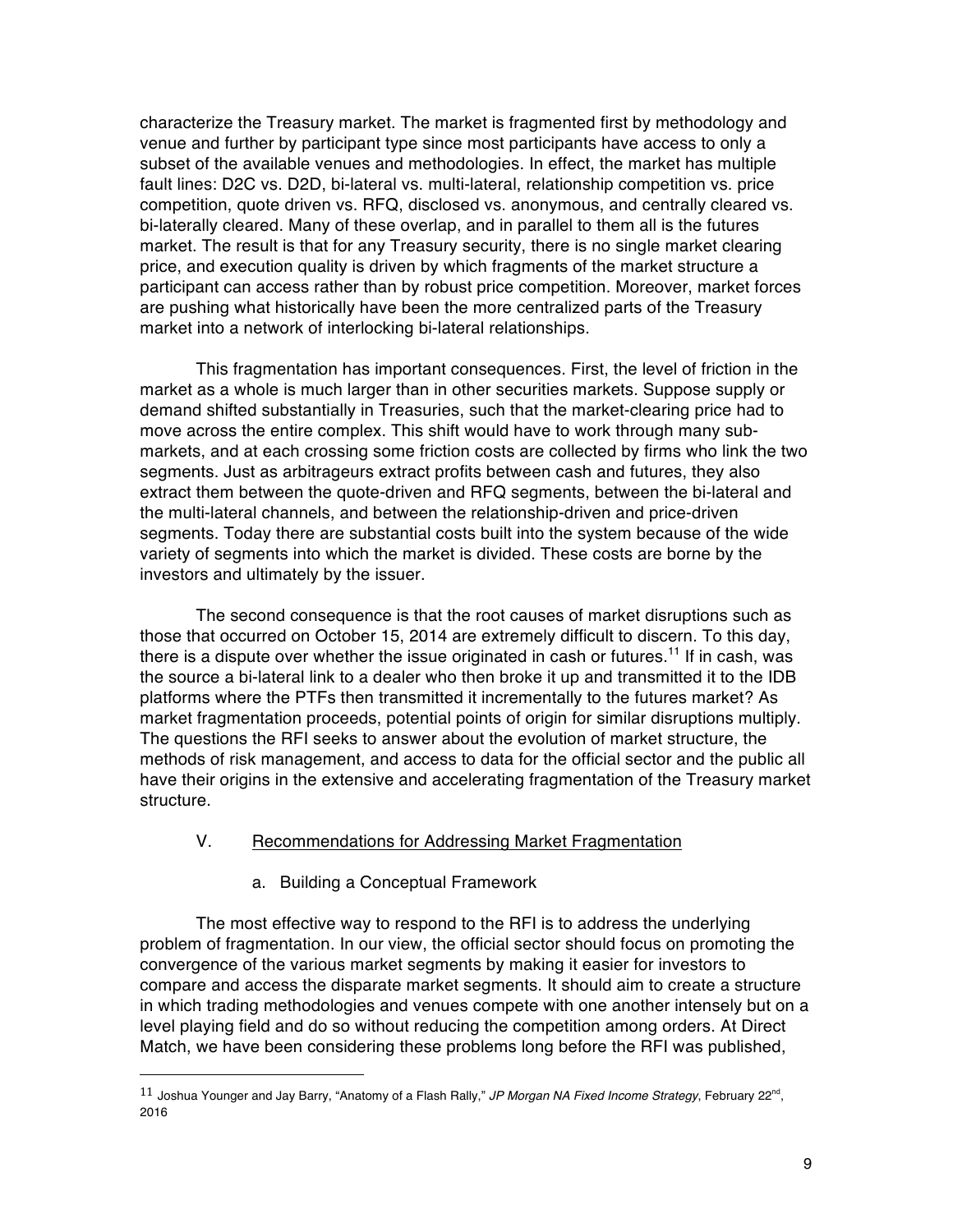and our firm was founded to provide a solution. We would like to offer some initial general considerations and then a set of more concrete proposals.

First, the imposition of rules on the Treasury market does pose risks. The efficiency of the primary market for U.S. government securities hinges on the efficiency of the secondary market. Adverse consequences that raise transaction costs or reduce liquidity will ultimately be felt in a greater liquidity premium charged to the issuer and raise the funding costs of government. At the same time, there is a risk to not acting. Friction costs driven by the level of fragmentation in the Treasury market are already very likely raising those costs in a way that is not measurable given the opacity in the market. Moreover, the fragmentation and opacity increase the probability of market shocks while reducing the capacity of the official sector to observe or prevent them. Therefore, inaction is likely to be riskier than action.

Second, in a market as fragmented and as lightly-regulated as the one for Treasuries, the potential for adverse second order effects is substantial: in the event that regulations disadvantage a particular market segment, it is very easy for trading to move to another, or to create a new one. For example, if Reg  $ATS^{12}$  were applied only to the IDB platforms but not the bank internalization engines, then the relatively lower compliance costs of the latter would enable them to draw flow away from the multi-lateral platforms. The official sector will have inadvertently encouraged competition via regulatory arbitrage rather than providing best value to the customer. This is an argument for thinking through the likely reactions of market participants and for making rules apply as broadly as possible.

The official sector should neither seek to favor any particular venues or methods nor to preclude or encourage the creation of new ones. The problem is not necessarily that there are too many ways in which Treasuries are transacted, but rather that the friction costs between them are so high and that for many participants their access to this diversity is limited. Therefore, the official sector should enable market participants to better judge which methods produce the best results and enable access to as many methods as possible. While market forces, properly incented, can do much of the work of this, there will be issues on which the official sector will have no option but direct regulation.

The official sector has two advantages with regard to implementing new rules for Treasuries. The first is that the regulatory environment is a clean slate, so there is no need to amend existing rules or fit new rules into a complex structure. The second is that it has a history of market-structure rulemaking in other asset classes, notably Reg ATS and Reg NMS<sup>13</sup> in equities, to offer guidance. This is not to suggest the simple imposition of Reg NMS or Reg ATS. Treasury market venues are much more diverse than those in equities were in 1998 when Reg ATS was enacted, and the market is much more fragmented than equities were in 2005 when Reg NMS was enacted.

 $12$  Reg ATS is the SEC rule set that governs Alternative Trading Systems, non-exchange trading venues typically registered as broker dealers. The Treasury market was explicitly exempted from Reg ATS when promulgated but a number of SEC Commissioners have suggested its application to Treasuries in the wake of the Joint Staff Report.

 $13$  Reg NMS is the SEC Rule Set that Governs the National Market System, specifically how the nations registered exchanges interact.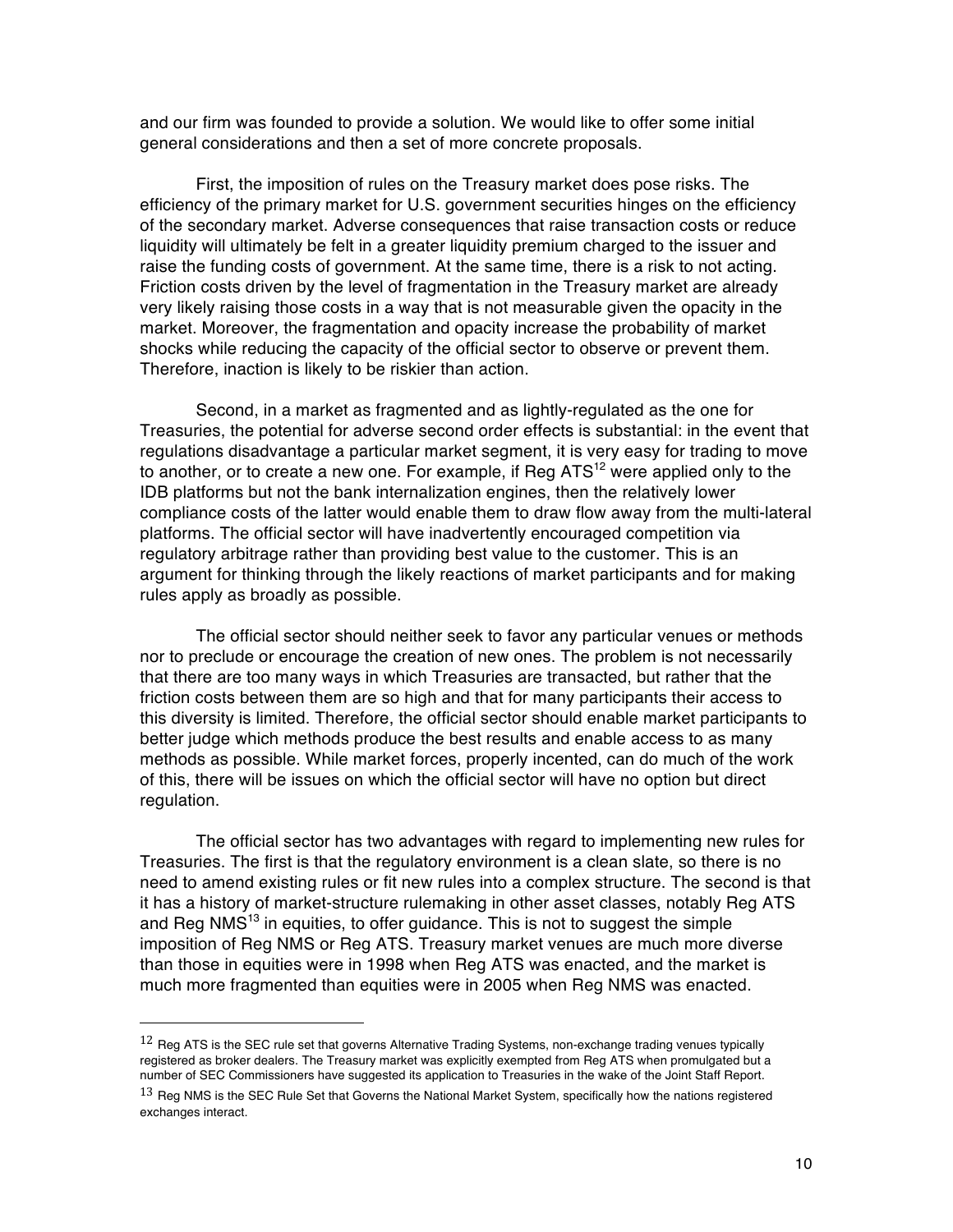Rather, the principles which informed Reg ATS and Reg NMS, the relative success with which they met, and the unexpected second order effects that followed, provide a useful guide for the official sector as it contemplates any changes to the regulation of the Treasury market structure.

#### b. Specific Recommendations

The primary issue that needs to be addressed is the issue of market opacity. In an ideal market, market-wide pre-trade price transparency would enable buyers and sellers to find one another easily across the various market segments. To that end, the official sector should seek to make tradable prices much more widely available. For the quote driven segments of the market, it should be relatively easy to follow market practice in other asset classes for inter-market price discovery and mandate disclosure. However, as discussed above, the vast majority of D2C trading is done on an RFQ basis. Transmitting the nature of an RFQ is difficult and may disadvantage certain market participants as quotes are firm on a temporary and conditional basis. Nonetheless, as RFQs constitute an extremely important market segment and are an indication of what prices are available for the majority of the participants, the official sector should work towards making these quotes accessible to the public.

Pre-trade price transparency for RFQs is a complicated task, but the official sector has both a clean slate to start with and precedent from other asset classes on which to rely.<sup>14</sup> Rules could be implemented in phases, with specific volume thresholds and/or time delays. There is precedent for this in block orders in swaps.<sup>15</sup> The main objective should be to enable market participants to assess how the liquidity they are being provided through their chosen trading method compares with the liquidity that is available in the broader market. This is an indirect method for supporting pre-trade price transparency as it would enable investors to judge whether their execution was in line with the general market at the time and thereby encourage liquidity providers to provide execution in line with the general market. Indeed, establishing post-trade price transparency may be the best way to work towards pre-trade price transparency.

Post-trade price transparency is the least technically difficult aspect of Treasury market opacity to address, and it carries enormous potential benefits. Post-trade transaction data is uniform no matter the methodology used to match buyer and seller. Accordingly, the official sector should establish mandatory trade reporting requirements across the cash Treasury market. There are many market precedents that the official sector might rely on for this including, in particular, TRACE.<sup>16</sup> In order for the reporting requirements to be of the greatest benefit, they should be universal and they should require timestamps, even in the event that some delay is permitted in reporting for block transactions. They should also require some information about the transaction venue or methodology involved, so that, in the event that a market participant found that its

 $14$  For example MiFID II and the SEF rules in Title VII of Dodd-Frank both address dissemination of RFQs and the CME has rules for disseminating RFQs on Globex.

<sup>&</sup>lt;sup>15</sup> Procedures to Establish Appropriate Minimum Block Sizes for Large Notional Off-Facility Swaps and Block Trades 17 CFR Part 43 (2013)

<sup>16</sup> The 6000 Series in the FINRA Manual may also be helpful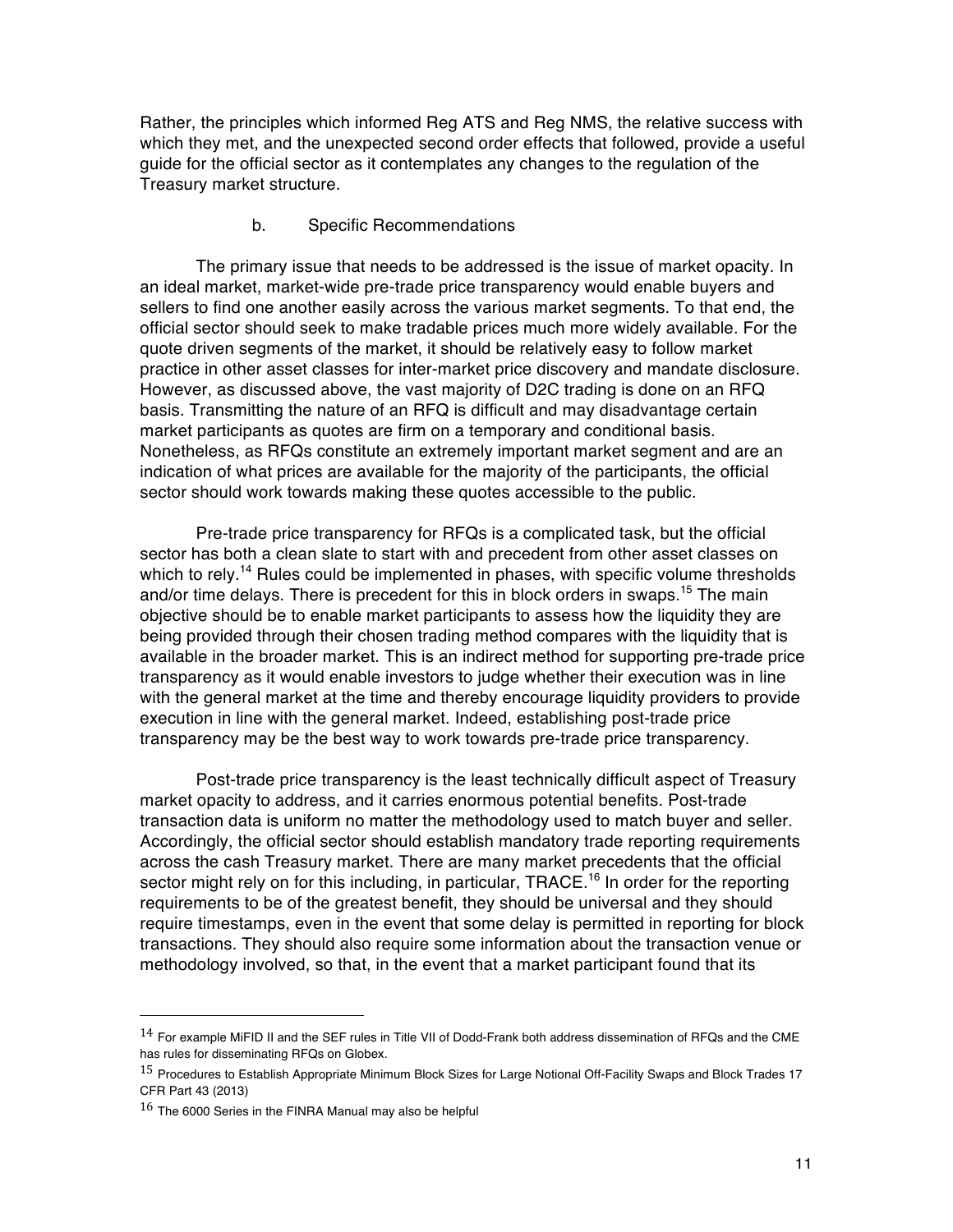execution had been inferior, it would know how the superior transaction had been effected.

A trade tape that enabled all market participants to scrutinize the quality of their executions would have a number of beneficial effects. First, it would enable the imposition and enforcement of market practice standards such as FINRA Rules  $5270^{17}$ and  $5310^{18}$  in the Treasury market. Second, it would empower investors to press for pretrade price transparency as well as for greater access to execution venues and methods which are denied them today. Just as demand has driven supply of capital, it can also drive supply of better structure. There is very good empirical evidence for the beneficial effects of post-trade price transparency. After the imposition of TRACE reporting in corporate bonds, transaction costs declined dramatically and the market shares of top dealers declined relative to smaller dealers, reducing concentration risk.<sup>19,20</sup> Price reporting has therefore been shown not only to reduce costs but also to promote competition, and through it, longer term stability among the market making community. For this reason, and for the benefit of the wider market, the official sector should promote post-trade price transparency as a bridge to pre-trade price transparency.

Pre-trade and post-trade price transparency would go a long way toward improving the market structure and mitigating fragmentation. However, transparency is only one half of the solution. While the ability to see that better prices are available might give some market participants better leverage when negotiating price, there is no substitute for actual choice. Supporting open access to quotes should be an objective of the official sector, but like pre-trade price transparency, practical implementation will prove a challenge. A reasonable place to start would be to enable broader access to different execution methodologies through the promotion of central clearing.

Because dealers clear FICC but PTFs clear bi-laterally, the decline in dealer trading volumes has greatly reduced the degree to which the market is centrally cleared. The RFI points out that there is no statutory requirement for clearing in the Treasury market. It proceeds to ask whether one should be applied to market participants with large positions or volumes, framing this issue from the perspective of risk. The market would certainly benefit from greater central clearing of Treasury securities, but the main benefit would not be risk reduction. Settlement risk is simply not a very large risk in the Treasury market. The RFI specifically mentions concerns about firms who trade frequently; presumably they mean the PTFs, and given the volume of their trading relative to their capital, this is, superficially at least, a reasonable concern. However, there is evidence that this risk is not as great as one might imagine. The largest ever collapse of a PTF was Knight Capital, a loss of \$461 million.<sup>21</sup> Compare that with the Lehman bankruptcy where FICC's Government Securities Division successfully resolved \$190 billion of Lehman's pending government securities trades through liquidation

 17 Front Running of Block Transactions

 $18$  Best Execution and Interpositioning

<sup>19</sup> William Maxwell & Kumar Venkataram "Market Transparency, Liquidity Externalities and Institutional Trading Costs in Corporate Bonds," *Journal of Financial Economics* (October 2005)

 $^{20}$  Edwards, A., L. Harris, & M. Piwowar, 2005, Corporate Bond Market Transparency and Transaction Costs, working paper, University of Southern California

<sup>21</sup> Arash Massoudi, "Knight Capital glitch loss hits \$461m," *Financial Times,* October 17, 2012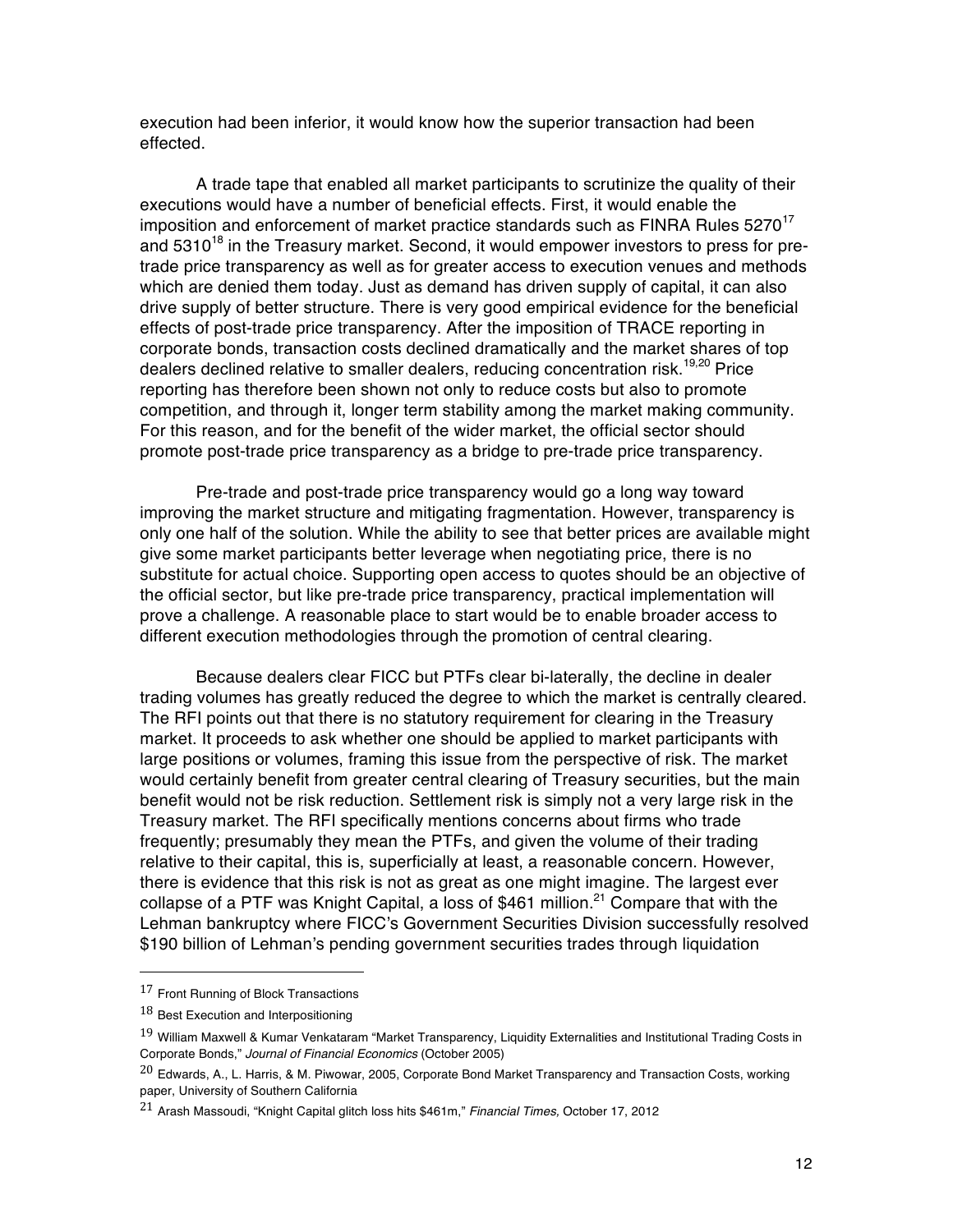without impact on customers. $22$  Clearly the scale of the risks carried by PTFs is much smaller than those of primary dealers. Risk management procedures at PTFs were robust enough to maintain continuous two sided prices throughout the events of October 15, 2014, while the much better capitalized, and centrally cleared, dealers withdrew from the market. $23$ 

The primary benefit to the Treasury market of central clearing would be improved access for market participants to all sub-fragments of the market. Today, clearing arrangements effectively support fragmentation. The dealers clear centrally among themselves, but they face both the investors and the PTFs bi-laterally. PTFs clear bilaterally because the fees necessary to centrally clear at FICC are out of all proportion to the profitability and settlement risks that PTFs face. Bi-lateral clearing for investors is a means by which they maintain relationships with their dealers, and the economics of bilateral clearing are also more compelling for them than are those of central clearing. On the other hand, bi-lateral arrangements can limit the counterparties with whom investors can transact and limit the degree to which they can preserve their anonymity. Thus, if the official sector were to mandate central clearing for the entire market, the benefits would be that market participants would be able to interact with one another more easily and on an anonymous basis.

There are, however, substantial risks to mandating such a profound change. The economics of central clearing, as it is currently conducted, are cost prohibitive for PTFs. This is because the fee structure of FICC presumes a business model that the PTFs do not employ, and a level of settlement risk they do not undertake. While their transaction volumes are large, their risk positions at any moment in time are small. In other markets where central clearing is priced more effectively, such as in the Treasury futures market, PTFs do centrally clear. The economic cost of risk mutualization in futures is higher, as both settlement and performance of the futures contract itself are guaranteed by the clearing house. A clearing mandate under the current regime would massively increase the costs to PTFs relative to the benefits conferred. This would force them to reduce their liquidity, which would in turn be felt immediately by investors in wider bid-offer spreads. Nonetheless, the official sector should explore ways in which the costs of central clearing can be distributed more evenly and reduced by more effectively pricing the settlement risk inherent in the marketplace, and promote greater access across the market structure. One way to achieve this would be to mandate central clearing by all market participants, including both PTFs and end investors, either of whom may be sponsored by dealers. By including all market participants, greater scale economies can be deployed against the costs of clearing. Establishing a uniform clearing regime across the market structure would make it easier for market participants to elect different market segments, including some to which they may not have access today.

#### VI. Conclusions

 

Today the secondary market in US Treasury securities is highly fragmented and it continues to fragment. This increases the costs and the risks to the market as a whole

<sup>&</sup>lt;sup>22</sup> "DTCC Successfully Closes out Lehman Brothers Bankruptcy" DTCC Press Release, October 30<sup>th</sup>, 2008

<sup>&</sup>lt;sup>23</sup> "Joint Staff Report: The U.S. Treasury Market on October 15, 2014" released July 13, 2105